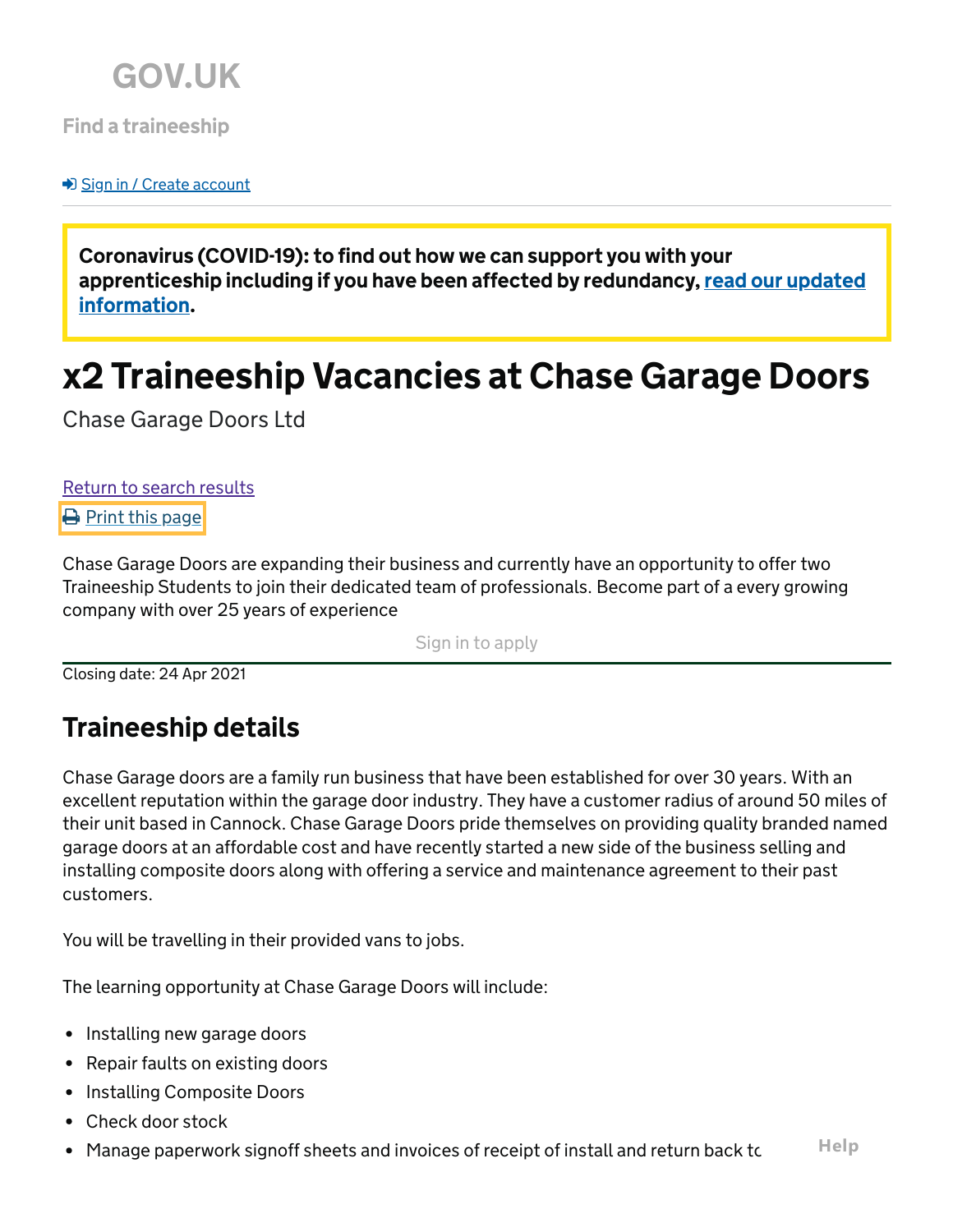We are looking for a social individual who is confident in conversing with people of all ages. You must be reliable, dedicated and trustworthy. You must also have a 'can do' approach to the job at hand. Common sense, great time keeping and eagerness to learn new skills. We are looking for someone who takes pride in their work with good attention to detail. If you have experience with working with small tools this is an advantage.

This Traineeship work experience is part of an education and training programme that is focused on giving young people the skills and experience that employers are looking for. At its core is the Work Preparation training, English and maths for those who need it, and a high quality work experience placement.

Traineeships help unlock your great potential and give you the work preparation training, maths, English, Digital Skills and work experience needed to get an Apprenticeship or other job.

# Training to be provided

This Traineeship opportunity includes work preparation training, Functional Skills maths and English support for those who require it and a high quality work experience placement.

For young people who are almost ready for work but have little or no work experience in their chosen area of occupational interest.

The Traineeship programme will give you the opportunity to gain technical skills that will enable you to positively progress.

It will also give you the opportunity to benefit from additional support to achieve maths and English Functional Skills.

# Training provider

Juniper Training Ltd

#### Contact

Sally Vlaisavljevic 01922 645 666 sally.vlaisavjevic@junipertraining.co.uk

#### Working week

Full Time 8am - 3pm

### Expected duration

16 weeks

### Possible start date

25 Apr 2021

# Date posted

09 Oct 2020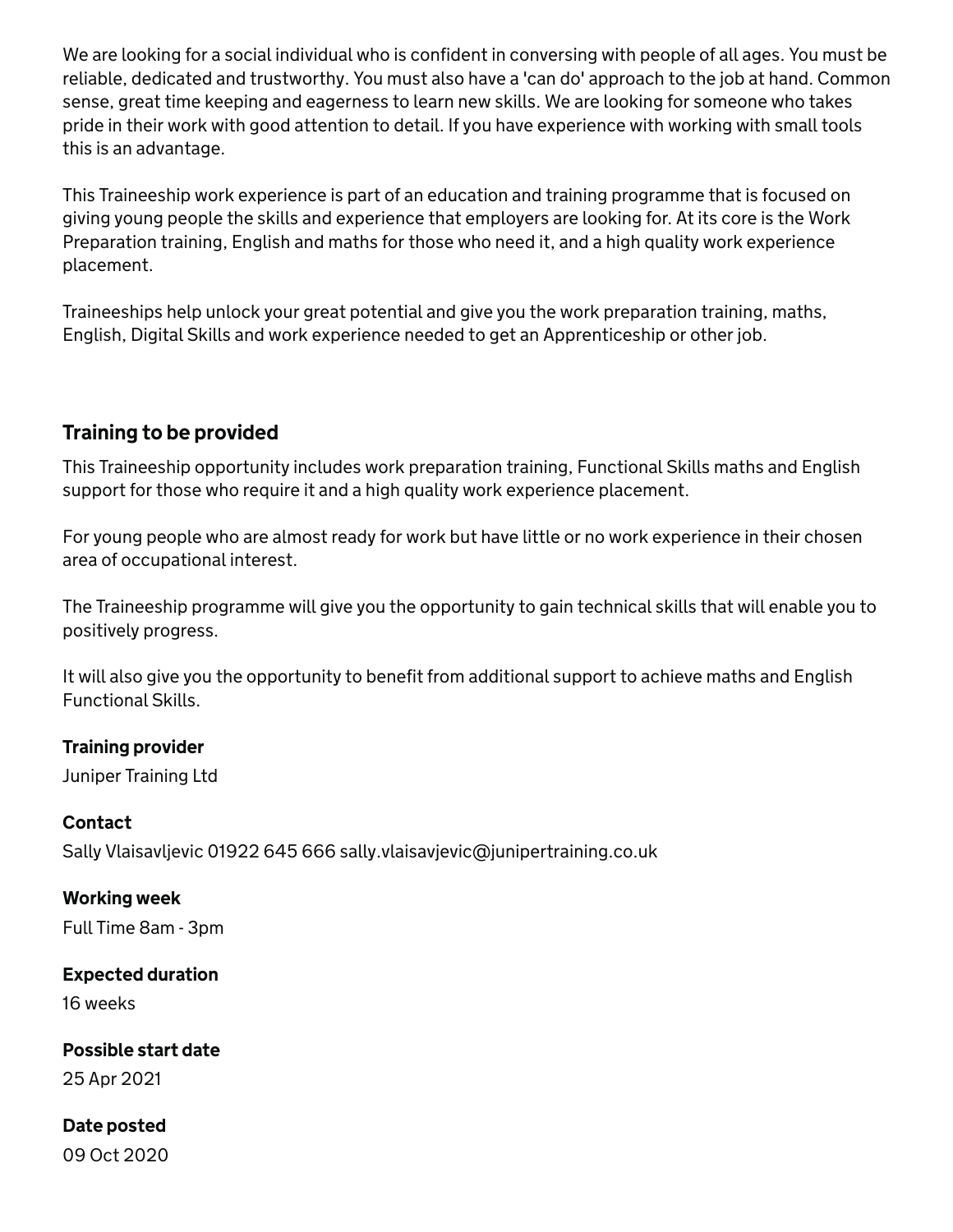#### Reference number

VAC001658241

#### Positions

2 available

# Employer

Chase Garage Doors Ltd https://www.chasegaragedoors.co.uk/? [utm\\_source=Google&utm\\_medium=GMB&utm\\_campaign=GMB](https://www.chasegaragedoors.co.uk/?utm_source=Google&utm_medium=GMB&utm_campaign=GMB)

#### Address

Unit 2 Littleton Business Park, Littleton Drive Cannock **Cannock** WS12 4TR

Google Maps Platform rejected your request. Invalid request. Unexpected parameter 'safe'.

# Desired skills and what this will lead to

#### Desired skills and qualities

- Experience working with small tools is an advantage but not mandatory
- We are looking for a social individual who is confident in conversing with people of all ages
- We are looking for someone who takes pride intheir work with good attention to detail
- Reliable
- Punctual